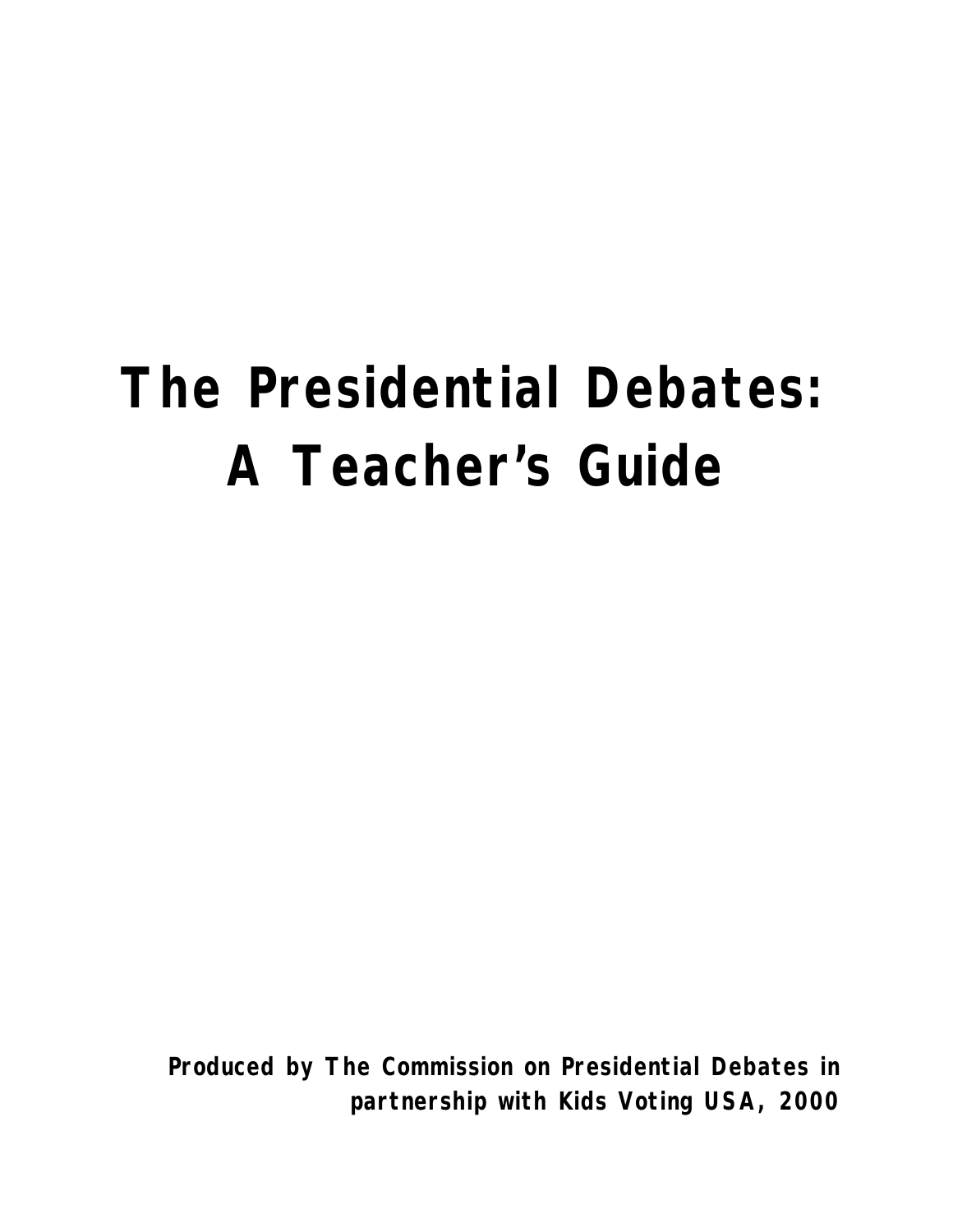# **Introduction**

#### **What is a Debate?**

A debate is a formal, oral contest between two individuals or teams who present arguments to support opposing sides of a question. Debates follow a set of rules so that participants can state their positions and attack their opponents' views in a fair and orderly manner.

#### **How Are Debates Used?**

- **Forensic debates**: Formal debates are held in schools or university debating societies as exercises to sharpen thinking and speaking skills and to examine issues.
- **Legislative debates**: The House of Representatives and the Senate debate a bill by allotting fair procedures and equal time for arguments for and against the bill. The English House of Commons was the model for this process. State legislatures have provisions that are similar.
- **Political debates**: For instance, the Lincoln-Douglas debates for the Senate seat in Illinois in 1858 gave the first speaker 60 minutes, the second 90 minutes, and the first speaker 30 minutes at the end. They were festive occasions in the open air, with thousands in the audience.

### **What's the Recent History of Presidential Debates?**

The first televised Presidential debates in 1960 provided the thin margin of victory for John F. Kennedy in a very close election. Despite their popularity, no more debates were held for 16 years. They resumed in the Ford-Carter election in 1976. Since then, debates have been a permanent and very important feature of presidential elections.

These activities were designed in collaboration with Kids Voting USA.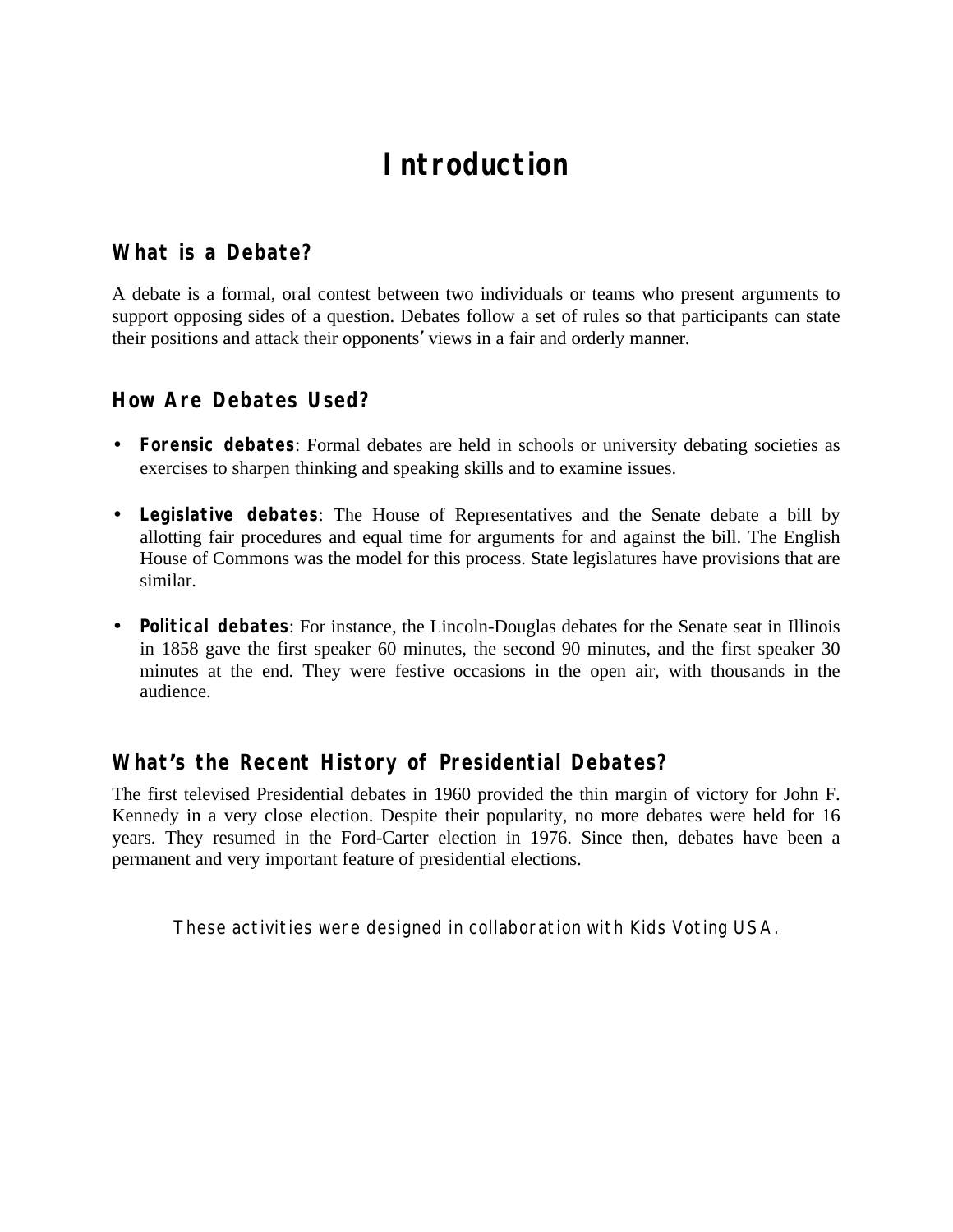# **Overview of Activities**

#### **Elementary School Students**

#### **"Two Ballots"**

Young people discover that they must gather and analyze information carefully or they could be fooled by superficial slogans. They will use these critical skills when they watch the Presidential debates.

#### **"Debate Bingo"**

A 25-spot bingo card, for use as you watch the debates, provides opportunities for write-in topics predicted by the child. Other spots are specific to key topics likely to be addressed by the candidates.

#### **"The Voting Chain"**

Vote with paper links to indicate which candidate appealed to you the most during the debate. Log onto www.kidsvotingusa.org and www.debates.org for links to media websites. What were the analysis from media organizations such as CNN, ABC, CBS, NBC, and the Washington Post?

#### **Secondary School Students**

#### **"The Public Agenda"**

Students collect and tally newspaper and magazine articles pertaining to the campaigns, and then predict topics that will be addressed during the debates.

#### **"It's Your Turn to be a Political Reporter"**

From the transcripts of former presidential debates come thorny questions on topics that are still hot, but also very different, in the year 2000. Students write current questions for Presidential candidates, on nuclear weapons, the environment, etc.

#### **"Debate the Issue"**

Forms, teaching strategies, and handouts for a formal classroom debate are provided.

#### **"Solutions"**

This lesson provides an organizer page for reflective analysis after all the debates have been concluded.

#### **"Presidential Debate Scorecard"**

Parents and older students review principles of logic and techniques of persuasion used by politicians. During the debate, families record examples of "glittering generalities," "bandwagon," "name calling," etc.

#### **Useful Resources**

See this section for websites and other information about debating in general and Presidential Debates in particular.

#### **A Viewer's Guide to Political Debates**

This section provides tips on viewing political debates effectively.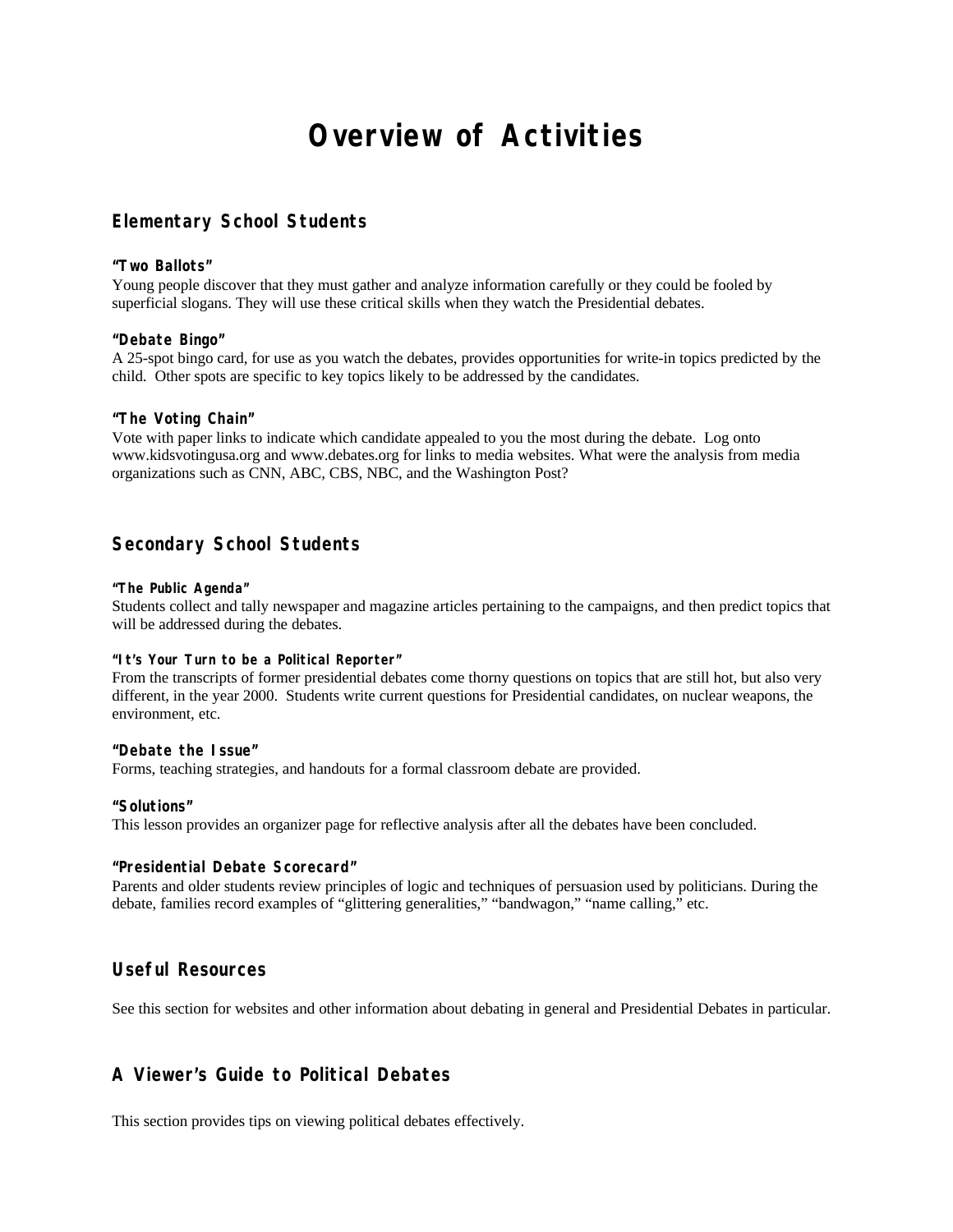# **Two Ballots**

### **Objective**

Children experience voting with and without adequate information.

### **Get Ready**

- $\triangleright$  Make a copy of "Two Ballots" and a copy of "Two Ballots for Parents" for each student.
- $\triangleright$  Cut the copies in half.

#### **Vote**

- $\triangleright$  Without any instruction, give the children Ballot A and ask them to vote yes or no to each of the categories.
- $\triangleright$  Tally the results.
- $\triangleright$  Give the children Ballot B and ask them to vote again. Tally the results.

#### **Questions**

 *What difference was there between Ballot A and Ballot B?*

 *Did you change your vote once you had the information on Ballot B?*

 *Why is it important to gather information before we vote?*

 *Where can we get information before voting?*

 *What kinds of information will we get by watching the Presidential debates?*

#### **More!**

Brainstorm topics for the two blank ballots that children will use with the adults at home. Example: Ballot A says "Fishing" and Ballot B says "No fishing permitted on our favorite lake."

Collect and display election articles, pictures, or materials on a bulletin board.

### **Vote Quote**

"Liberty without learning is always in peril and learning without liberty is always in vain."

- John F. Kennedy

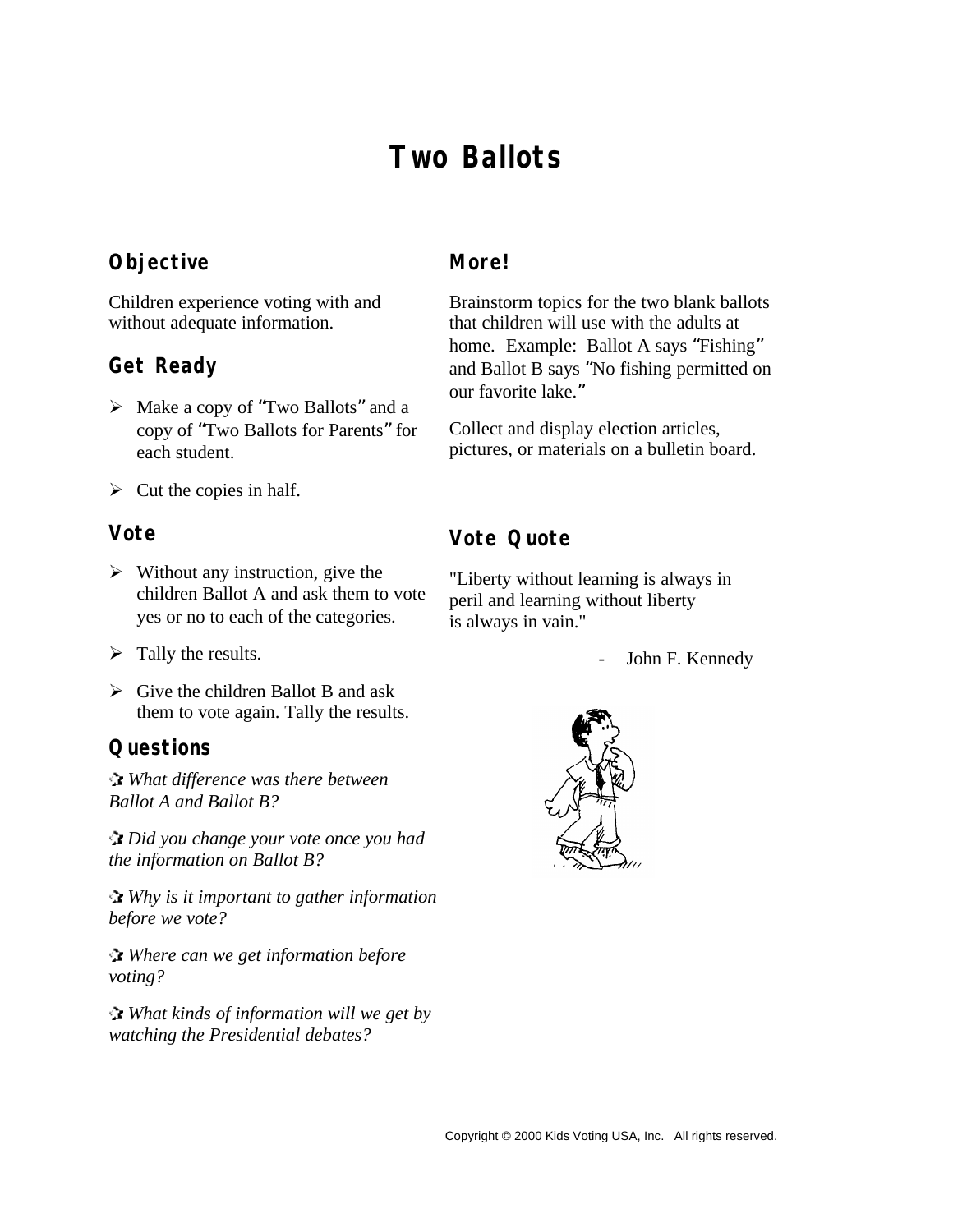# **Two Ballots**

| <b>Ballot A</b>                                                                      |                                                             |                                                        | <b>Ballot B</b>                                                                                                                                                                                                                                                                  |                                                      |                                                              |
|--------------------------------------------------------------------------------------|-------------------------------------------------------------|--------------------------------------------------------|----------------------------------------------------------------------------------------------------------------------------------------------------------------------------------------------------------------------------------------------------------------------------------|------------------------------------------------------|--------------------------------------------------------------|
| $\ 1.$ School                                                                        | Yes<br>$\mathbf{o}$                                         | N <sub>o</sub><br>$\mathbf{O}$                         | 1. School will be<br>year round.                                                                                                                                                                                                                                                 | Yes<br>$\mathbf{o}$                                  | N <sub>o</sub><br>О                                          |
| $\vert$ 2. Recess<br>$\beta$ . Ice Cream<br>$\ 4.$ Homework<br>$\vert$ 5. Television | $\mathbf O$<br>$\mathbf{O}$<br>$\mathbf{O}$<br>$\mathbf{O}$ | ${\bf O}$<br>$\mathbf 0$<br>$\mathbf 0$<br>$\mathbf 0$ | Recess will be<br>2.<br>replaced by 20 minutes<br>of sit-ups & push-ups.<br>3. Only garlic flavored<br>ice cream will be served<br>in the cafeteria.<br>4. There will be no<br>homework on weekends.<br>5. Television will be in the<br>classroom - but only the<br>commercials. | $\Omega$<br>$\Omega$<br>$\mathbf{o}$<br>$\mathbf{O}$ | $\mathbf{O}$<br>$\mathbf{O}$<br>$\mathbf{O}$<br>$\mathbf{O}$ |
| <b>Ballot A for Parents</b>                                                          |                                                             |                                                        | <b>Ballot B for Parents</b>                                                                                                                                                                                                                                                      |                                                      |                                                              |
| $ 1$ .                                                                               | Yes<br>$\mathbf O$                                          | N <sub>o</sub><br>0                                    |                                                                                                                                                                                                                                                                                  | Yes<br>$\mathbf O$                                   | N <sub>o</sub><br>0                                          |
| 3.                                                                                   | $\mathbf{O}$<br>$\Omega$                                    | ${\bf O}$<br>$\mathbf 0$                               |                                                                                                                                                                                                                                                                                  | $\mathbf 0$                                          | 0                                                            |
| 14                                                                                   | 0                                                           | 0                                                      | 3.<br><u> 1989 - Johann Barbara, martxa alemani</u> ar a                                                                                                                                                                                                                         | $\mathbf 0$                                          | $\mathbf{O}$                                                 |
| 15.                                                                                  | $\mathbf 0$                                                 | $\mathbf{O}$                                           | 5.                                                                                                                                                                                                                                                                               | $\mathbf 0$<br>$\mathbf{O}$                          | 0<br>$\mathbf O$                                             |
|                                                                                      |                                                             |                                                        |                                                                                                                                                                                                                                                                                  |                                                      |                                                              |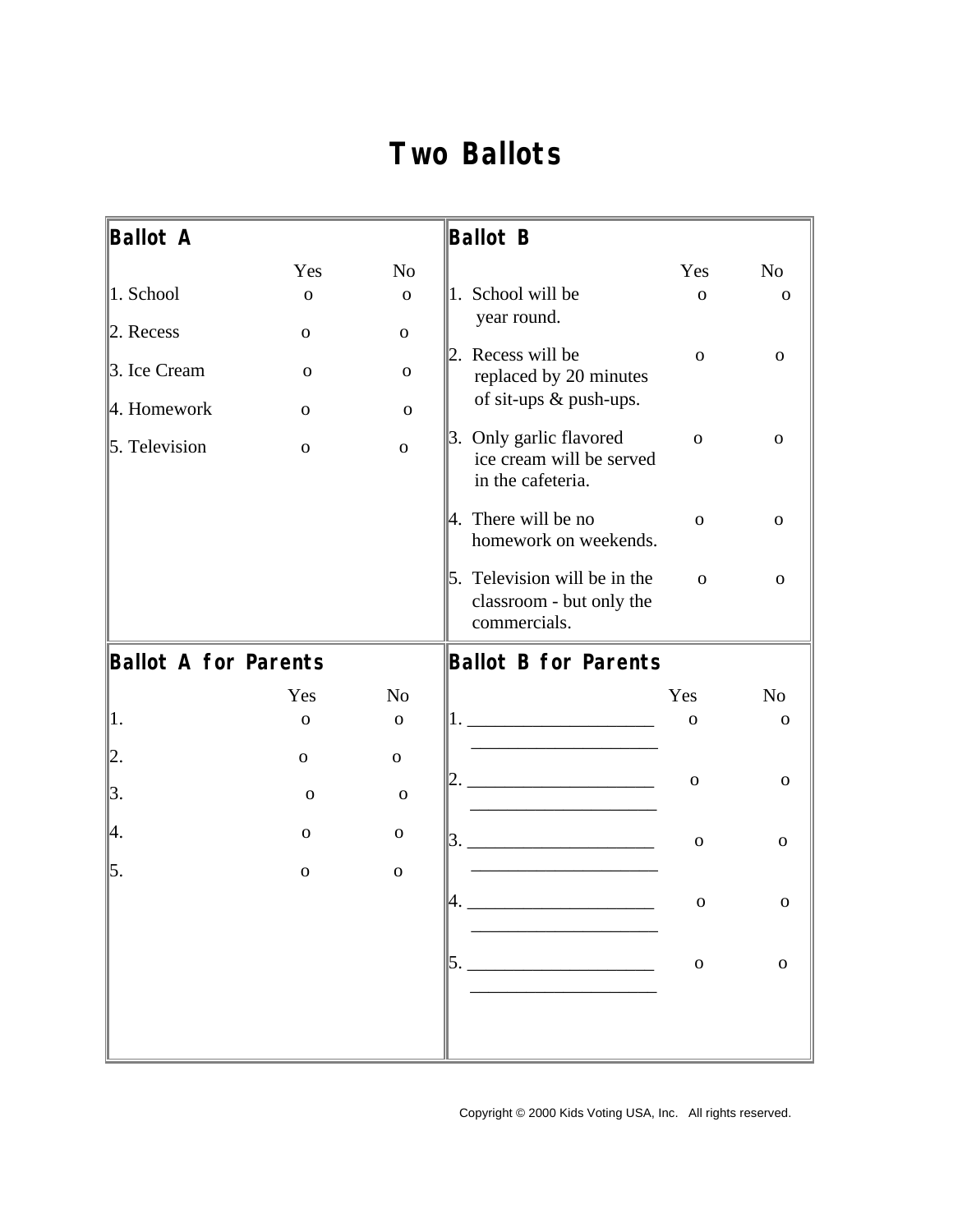

#### Directions

- Duplicate a bingo card for each player.  $\blacksquare$
- As you watch the presidential debates, write in a key debate word for each square before you "X"<br>it out. Example: Under "China," write "*trading."*<br>The usual Bingo rules apply: cross off five spaces across, down, or diagon
- winner!



Copyright @ 2000 Kids Voting USA, Inc. All rights reserved.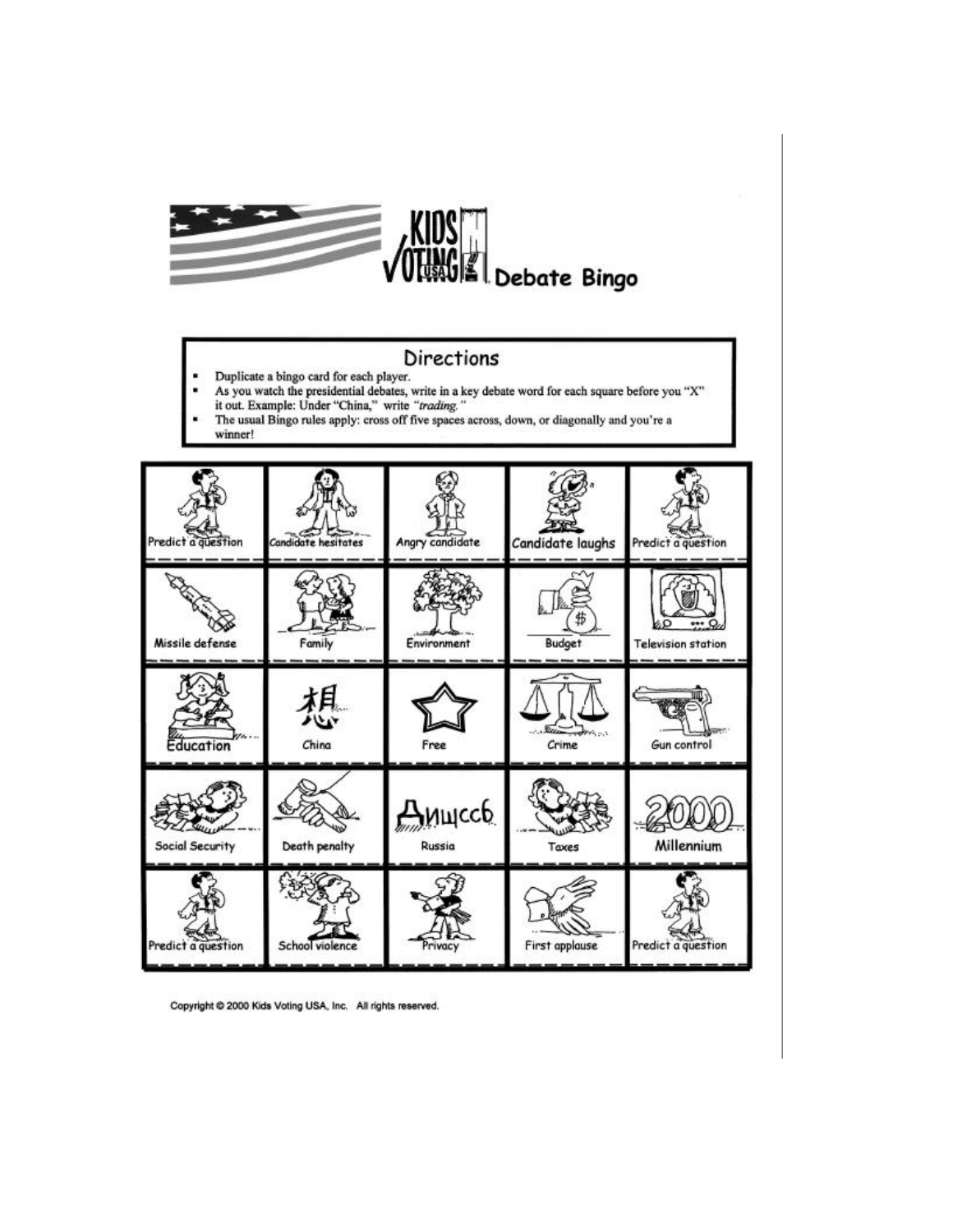# **The Voting Chain**

#### **Objective**

Participants vote with paper links and tally the totals.

### **Get Ready**

- $\triangleright$  Cut a small strip of construction paper to make a link (in a chain) for each voter.
- $\triangleright$  Make a large sign with each debater's name on it. Include the candidate's picture if you can.
- $\triangleright$  Mount the signs in a suitable place in the home, school or public site.

#### **Make the Chain**

- $\triangleright$  Ask each participant to attach a link under the sign for THE CANDIDATE WHO DID HIMSELF/HERSELF THE MOST GOOD in last night's debate.
- $\triangleright$  Explain to young children that one link represents one vote.

### **Questions**

 *Who has the longest chain?*

 *Can you see your own voting link?*

 *Would the chain look different if you had not voted?*

 *What might happen if you could vote as many times as you wished rather than once?*

 *Was this a good way to poll our opinions?*

#### **More!**

A family or class could vote on other issues during the week in this way or in another way.

A community could display the voting chains in a central public place, with a Visitors' Book for comments on the debates.

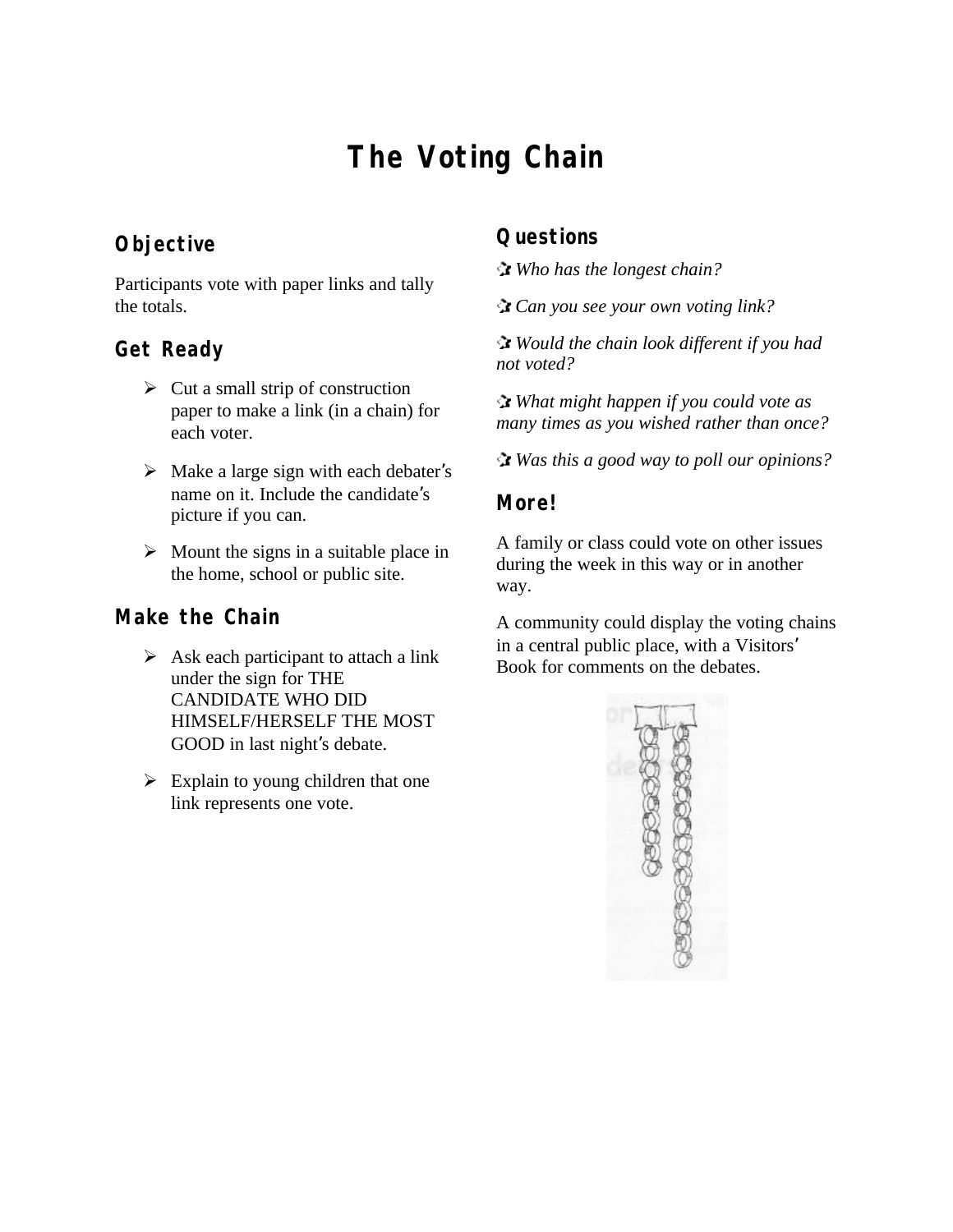# **The Public Agenda**

#### **Objective**

Participants gather articles and classify media coverage to determine national, state and local issues agendas.

#### **Get Ready**

- $\triangleright$  Obtain copies of one week's newspapers and news magazines to form a resource center for students/family members.
- $\triangleright$  Duplicate the Summary of the National Political Awareness Test for each person.

#### **Build the National Agenda**

- $\triangleright$  Assign to each person the job of finding three current articles from three different sources (in newspapers, magazines or from the Internet) about issues that the American people think the federal government should address.
- $\triangleright$  Pool the articles and count them to arrive at a consensus on the top 10 items of concern nationally.

#### **Questions**

*Different agenda items belong to different levels of government. Were there issues that belonged on the state or local agenda instead of the national one? Are there "crossover" issues that belong on all three?*

 *Who are the "key players," the most influential people and groups that placed each item on the national agenda? Who are the people and groups most affected by that issue? Are the answers to these questions identical? Why/Why not?*

 *Are there items which you would like to place on the national agenda? How could you help to get them on the agenda if they are not already there? Is this a part of activism?*

 *Which agenda items will probably show up in the presidential debates?*

#### **More!**

Participants can use the Summary of the National Political Awareness Test to see the national agenda used in 2000 by Project Vote Smart, to compare it with theirs. Which items from the N.P.A.T. have risen to the forefront recently?

Continue to monitor changes and developments in the national agenda by posting articles in the 10 areas chosen on a National Agenda Bulletin Board in home or classroom.

#### **Vote Quote**

"Political parties serve to keep each other in check, one keenly watching the other."

—Dwight D. Eisenhower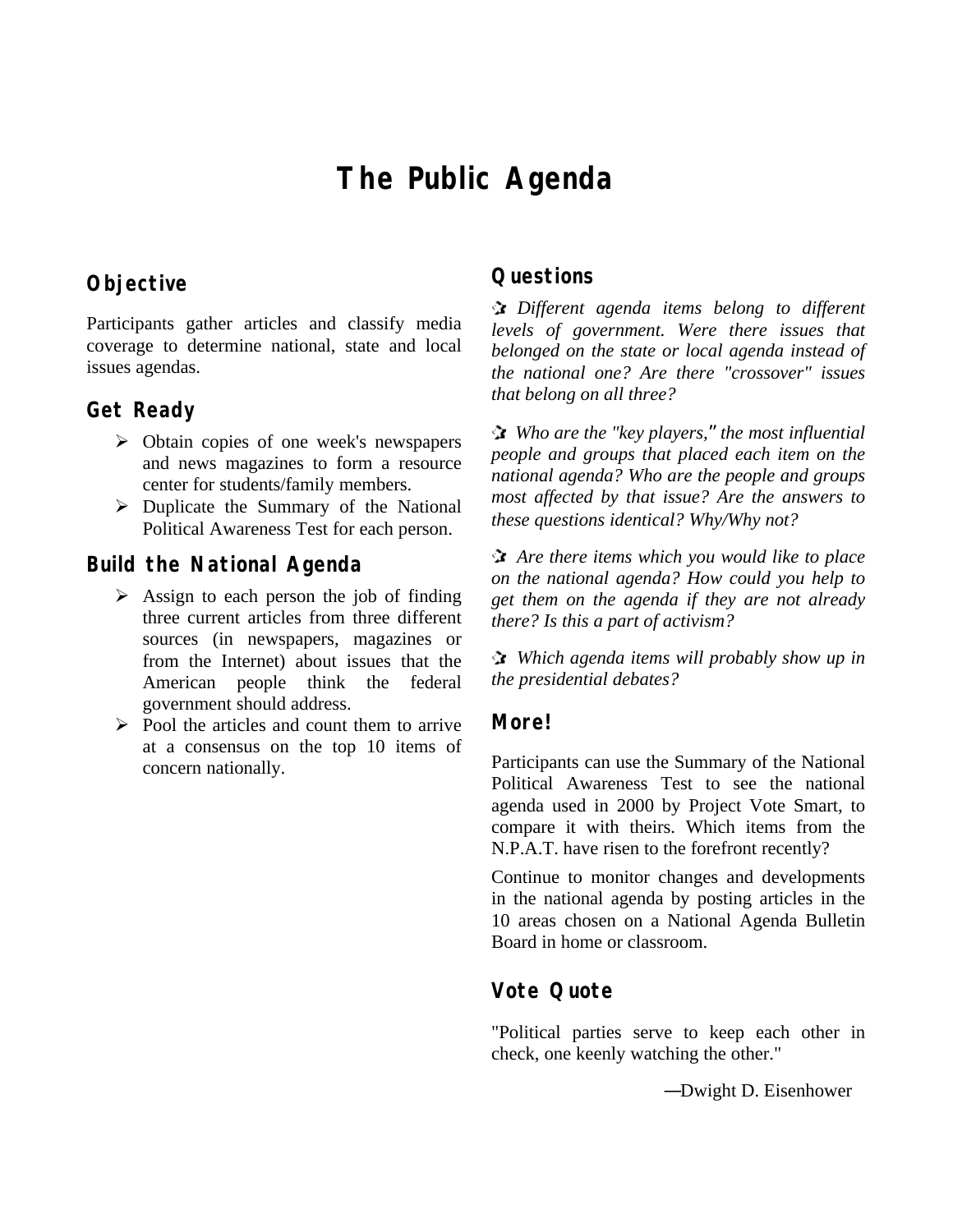# Topics Addressed in the Year 2000 Project Vote Smart Presidential National Political Awareness Test

Project Vote Smart asks the Presidential candidates to fill out an extensive issues questionnaire. Each category asks candidates to select and weight policy alternatives from large lists of possible choices. We have enclosed only the question categories, which are excellent indicators to the National Agenda.

- $\star$  Budget, Spending and Tax Issues
- $\star$  Defense Spending
- $\star$  Budget Surplus
- $\star$  Abortion Issues
- $\star$  Taxes
- $\star$  Campaign Finance Issues
- $\star$  Crime Issues (including death penalty, juvenile crime, and school violence)
- $\star$  Drug Issues
- $\star$  Education Issues (including standards and testing, vouchers, charter schools, grants and funding, merit pay, tax incentives, etc.)
- $\star$  Employment and Affirmative Action Issues
- $\star$  Environmental Issues
- $\star$  Gun Issues
- \* Health Issues (including medical research, Medicare, Patient's Bill of Rights)
- $\star$  Immigration Issues
- $\star$  International Aid, International Policy and Trade Issues
- $\star$  Moral and Ethical Issues
- $\star$  Social Security Issues
- $\star$  Technology Issues
- $\star$  Welfare and Poverty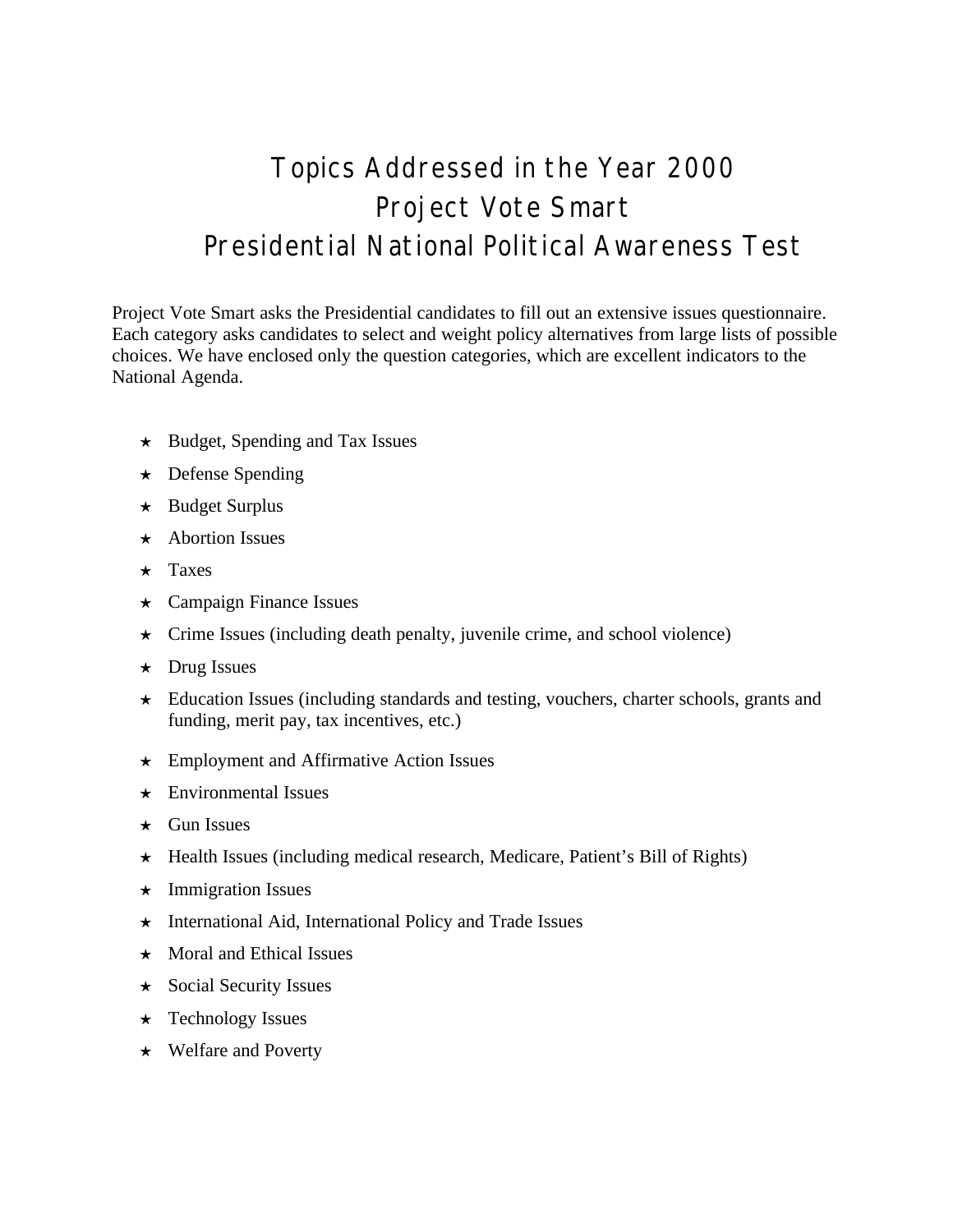# **It's Your Turn to be a Political Reporter**

# **Objective**

Students review pressing questions on topics from previous debates and then decide what questions they would ask the presidential candidates on these same topics in the 2000 presidential debates.

### **Get Ready**

- $\triangleright$  Duplicate a copy of the "It's Your" Turn to Be a Political Reporter!" worksheet for each student.
- $\triangleright$  Label four pieces of butcher paper as follows: "Nuclear Weapons," "The Environment," "The Economy," and "Personal Style and Qualifications."
- $\triangleright$  Mount the signs in the corners of the room.

### **Play Political Reporter**

- $\triangleright$  Review aloud the questions asked by reporters in 1960, 1976, 1980, and 1988. Students may need some background information, best delivered by the teacher or discovered through research teams.
- $\triangleright$  Explain that the situations have changed drastically over the years, but that the *topics* addressed are still important to the public.
- $\triangleright$  Ask students to formulate one relevant question for each topic that would be good to ask in the presidential debates this fall. (Example: "What would you do
- $\triangleright$  about nuclear weapons testing in India and Pakistan?" for "Nuclear Weapons.")
- $\triangleright$  After 10 minutes, ask students to write each of their four questions on the paper signs.
- $\triangleright$  When the questions have all been posted, allow students to read the signs and place a star or colored dot in front of the question on each sign that they think is most relevant.

# **Questions**

 *Are any of the best questions similar to the ones asked in earlier years?*

 *Which questions could never have been asked in prior election cycles?*

 *How did members of the media frame questions to trap a candidate or make him/her look bad? What kinds of traps do you foresee for candidates in 2000 debates?*

 *Will online reporting increase or decrease voter participation?*

 *What did this exercise make you think about the political power of the media?*

# **Vote Quote**

"Both scholars and pundits agree that Nixon won the debate on radio, but most important is that Kennedy won on the emerging medium, television. (1960) The question I pose to you today is, *who will win online in 2000*?"

-Steve Case, CEO, America Online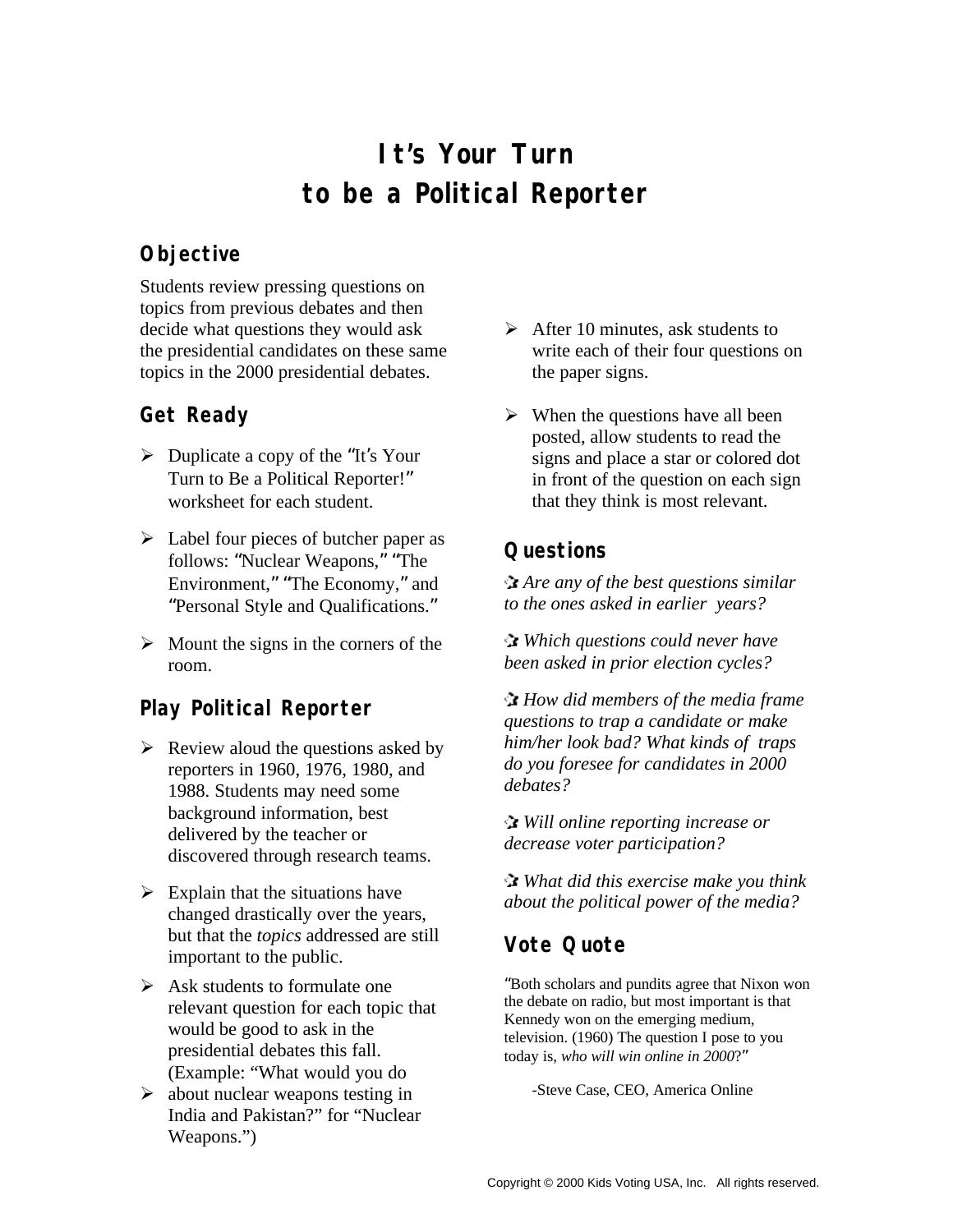# **It's Your Turn to be a Political Reporter!**

#### **Topic:** Nuclear Weapons

**Debate:** Kennedy/Nixon, October 21, 1960, ABC Studios, New York, New York

**Reporter:** John Chancellor, NBC News

**Question:** (to Senator Kennedy): "…should the United States resume nuclear testing, and if the Russians do not start testing, can you foresee any circumstances in 1961 in which the United States might resume its own series of tests?"

\_\_\_\_\_\_\_\_\_\_\_\_\_\_\_\_\_\_\_\_\_\_\_\_\_\_\_\_\_\_\_\_\_\_\_\_\_\_\_\_\_\_\_\_\_\_\_\_\_\_\_\_\_\_\_\_\_\_\_\_\_\_\_\_\_\_\_\_\_\_\_\_\_\_\_\_\_\_

\_\_\_\_\_\_\_\_\_\_\_\_\_\_\_\_\_\_\_\_\_\_\_\_\_\_\_\_\_\_\_\_\_\_\_\_\_\_\_\_\_\_\_\_\_\_\_\_\_\_\_\_\_\_\_\_\_\_\_\_\_\_\_\_\_\_\_\_\_\_\_\_\_\_\_\_\_\_

**Your question on nuclear weapons for the 2000 presidential debates:**

#### **Topic:** The Environment

**Debate:** Carter/Ford, September 23, 1976, Walnut Street Theater, Philadelphia, Pennsylvania **Reporter:** Frank Reynolds, ABC News

**Question:** (to Governor Carter): "Well, Governor…would you require mandatory conservation efforts to try to conserve fuel?"

\_\_\_\_\_\_\_\_\_\_\_\_\_\_\_\_\_\_\_\_\_\_\_\_\_\_\_\_\_\_\_\_\_\_\_\_\_\_\_\_\_\_\_\_\_\_\_\_\_\_\_\_\_\_\_\_\_\_\_\_\_\_\_\_\_\_\_\_\_\_\_\_\_\_\_\_\_\_

\_\_\_\_\_\_\_\_\_\_\_\_\_\_\_\_\_\_\_\_\_\_\_\_\_\_\_\_\_\_\_\_\_\_\_\_\_\_\_\_\_\_\_\_\_\_\_\_\_\_\_\_\_\_\_\_\_\_\_\_\_\_\_\_\_\_\_\_\_\_\_\_\_\_\_\_\_\_

**Your question on the environment for the 2000 presidential debates:**

#### **Topic:** The Economy

**Debate:** Carter/Reagan, October 28,1980, the Public Music Hall, Cleveland, Ohio

- **Reporter:** Harry Ellis, the Christian Science Monitor
- **Question:** (to President Carter): "Mr. President, when you were elected in 1976, the Consumer Price Index stood at 4.8%. It now stands at more than 12%…Can inflation in fact be controlled?"

\_\_\_\_\_\_\_\_\_\_\_\_\_\_\_\_\_\_\_\_\_\_\_\_\_\_\_\_\_\_\_\_\_\_\_\_\_\_\_\_\_\_\_\_\_\_\_\_\_\_\_\_\_\_\_\_\_\_\_\_\_\_\_\_\_\_\_\_\_\_\_\_\_\_\_\_\_\_

\_\_\_\_\_\_\_\_\_\_\_\_\_\_\_\_\_\_\_\_\_\_\_\_\_\_\_\_\_\_\_\_\_\_\_\_\_\_\_\_\_\_\_\_\_\_\_\_\_\_\_\_\_\_\_\_\_\_\_\_\_\_\_\_\_\_\_\_\_\_\_\_\_\_\_\_\_\_

**Your question on the economy for the 2000 presidential debates:**

#### **Topic:** Personal Style and Qualifications

**Debate:** Bush/Dukakis, October 13, 1988, Pauley Pavillion, UCLA, Los Angeles, California **Reporter:** Margaret Warner, Newsweek magazine

**Question:** (to Governor Dukakis): "The American public admired your performance [in the first debate], but doesn't seem to like you much. Now, Ronald Reagan has found his personal warmth to be a tremendous political asset. Do you think that a president has to be likeable to be an effective leader?

\_\_\_\_\_\_\_\_\_\_\_\_\_\_\_\_\_\_\_\_\_\_\_\_\_\_\_\_\_\_\_\_\_\_\_\_\_\_\_\_\_\_\_\_\_\_\_\_\_\_\_\_\_\_\_\_\_\_\_\_\_\_\_\_\_\_\_\_\_\_\_\_\_\_\_\_\_\_

\_\_\_\_\_\_\_\_\_\_\_\_\_\_\_\_\_\_\_\_\_\_\_\_\_\_\_\_\_\_\_\_\_\_\_\_\_\_\_\_\_\_\_\_\_\_\_\_\_\_\_\_\_\_\_\_\_\_\_\_\_\_\_\_\_\_\_\_\_\_\_\_\_\_\_\_\_

**Your question on a President's personal style and qualifications for the 2000 presidential debates:**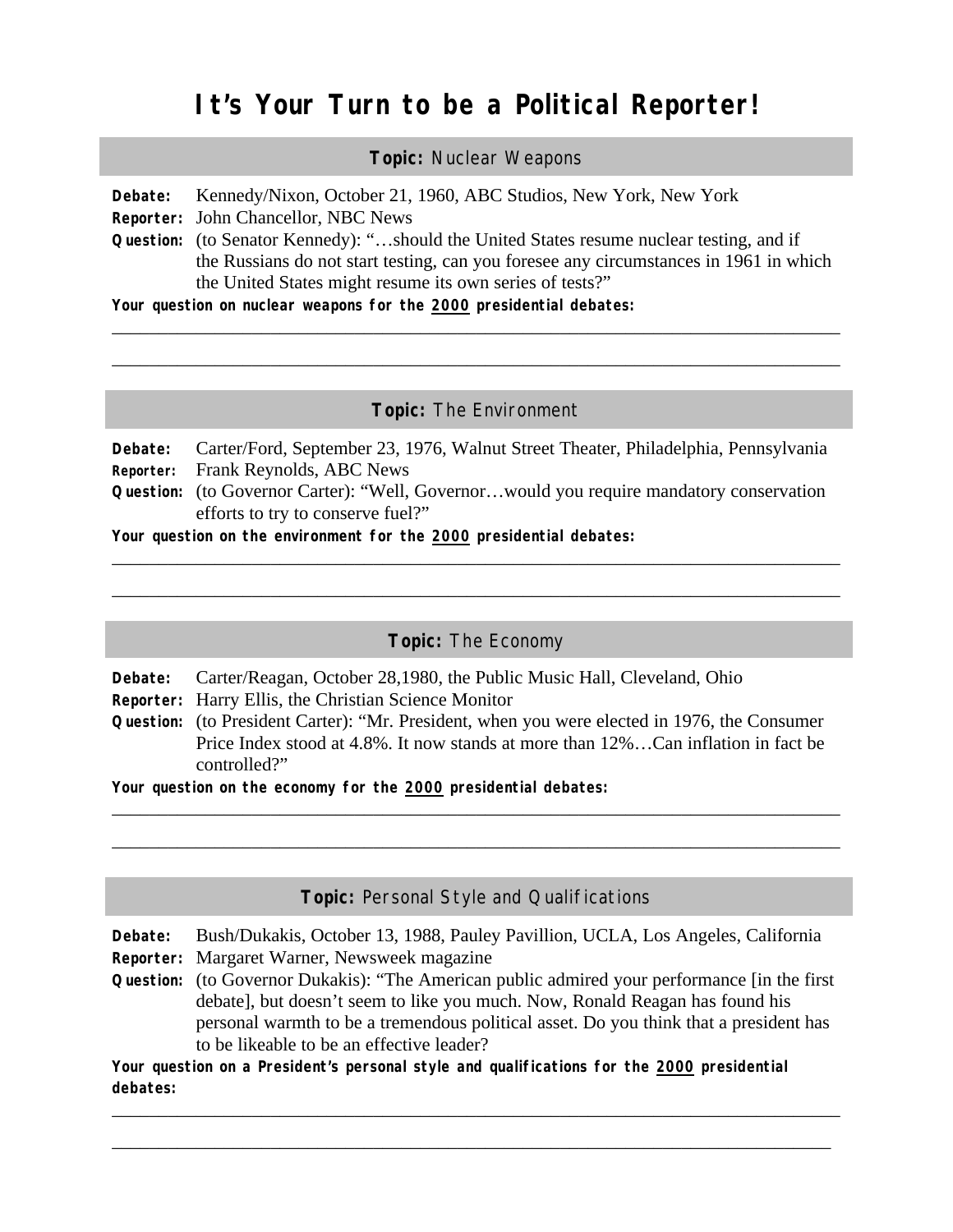# **Debate the Issue**

### **Objective**

Students debate a topic in the election to examine democratic ideas.

## **Get Ready**

- $\triangleright$  Generate a resolution for the debate. Presidential campaign issues will lead you to a topic, and the class may vote together on a choice of resolution.
- $\triangleright$  Phrase the resolution in the affirmative: "Resolved: that our state must better fund education."
- $\triangleright$  Select two teams of four students.
- $\triangleright$  Make ten copies of the "Debate" Format/Ballot," one for each of the eight debaters and two for yourself. (You will make a full classroom set of ballots when parts have been chosen and it's time for the classroom debate.)
- $\triangleright$  Make multiple copies of the "Presidential" Debate Scorecard."
- $\triangleright$  Locate a stopwatch.

#### **Debate!**

- $\triangleright$  On Day 1, assign 4 students to each team.
- $\triangleright$  Assignment for the rest of the class: Practice writing statements with the 10 Techniques of Persuasion/Logical Fallacies, using the Debate Scorecard.
- $\triangleright$  Ask team members to choose parts. The opening argument may be prepared in advance, whereas it is difficult to do so for the question session.
- $\triangleright$  Tell debaters to keep their ideas on two pages of cards: "Our Arguments" and "If They Say \_\_\_\_, We Say \_\_\_\_." Prompt the affirmative and negative teams to write down at least one entry on each page while you are coaching each team for a few minutes. Students will finish preparations for homework that night.
- $\triangleright$  Duplicate ballots with names filled in for Debate Day.
- $\triangleright$  Day 2: Hand out the ballots and hold the debate, enforcing time limits. Have students circle the winning side and list the most convincing argument, but tell them to leave their names off the ballots. Read the most convincing arguments as the debate ballots are tallied.

### **Questions**

 *Which debate arguments impressed you most and affected your decision on the issue?*

 *Was it difficult to separate argument values from performance and personality aspects? How does this relate to Kennedy/Nixon or Bush/Clinton?*

 *Is this an effective format to discuss democratic ideas? Why? Why not?*

#### **More!**

Students will use the Debate Scorecards to evaluate the Presidential debates on TV, applying the same criteria they used with their peers.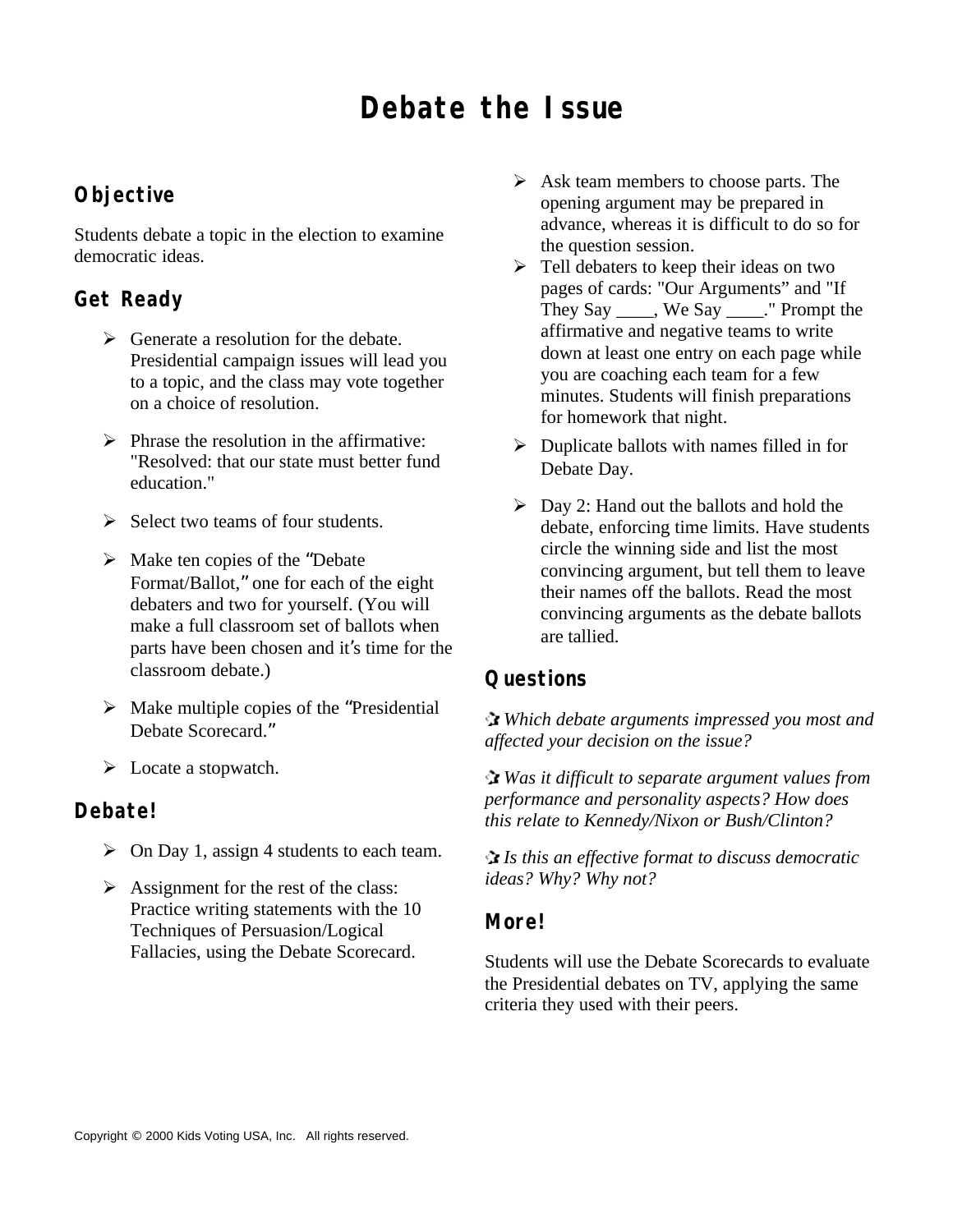# **Debate Format and Evaluation**

**TOPIC** "Resolved: that  $\blacksquare$ 

#### **Debate Team Members**

| Affirmative Team | <b>Negative Team</b> |
|------------------|----------------------|
| 1.               | 2.                   |
| $\overline{4}$   | 3.                   |
| 5.               | 6.                   |
| 7.               | 8.                   |

#### **Sequence of the Debate**

*Follow the numbers for proper order of speakers.*

| Affirmative Team<br>Suggested Time        | Negative Team        | Suggested Time   |
|-------------------------------------------|----------------------|------------------|
| 1. Opening Statement<br>$3 \text{ min}$ . | 2. Opening Statement | $3 \text{ min.}$ |
| 4. Rebuttal Argument<br>$3 \text{ min}$ . | 3. Rebuttal Argument | $3 \text{ min.}$ |
| 5. Question Session<br>$*5$ min.          | 6. Question Session  | $*5$ min.        |
| $3 \text{ min.}$<br>7. Summary            | 8. Summary           | $3 \text{ min.}$ |

\*Debater answers four questions, one from each member of the opposite team, and if there is time also answers questions from the floor.

#### **Ballot**

| The winning team was (circle one): | <b>AFFIRMATIVE</b> | <b>NEGATIVE</b> |  |
|------------------------------------|--------------------|-----------------|--|
| This team won the debate because:  |                    |                 |  |
|                                    |                    |                 |  |
|                                    |                    |                 |  |

#### **Student Tips for Selecting the Winning Team**

- $\star$  List at least one argument that convinced you that one side was more effective than another.
- $\star$  Try to be objective in your decision, by ignoring everything except the ideas presented. In making your choice, you may consider only the evidence and logic that is actually presented during this debate. Try to use only information that you hear in the debate, rather than information that you have already had. Remember, you are judging the relative strength of each team's arguments, not your personal opinion.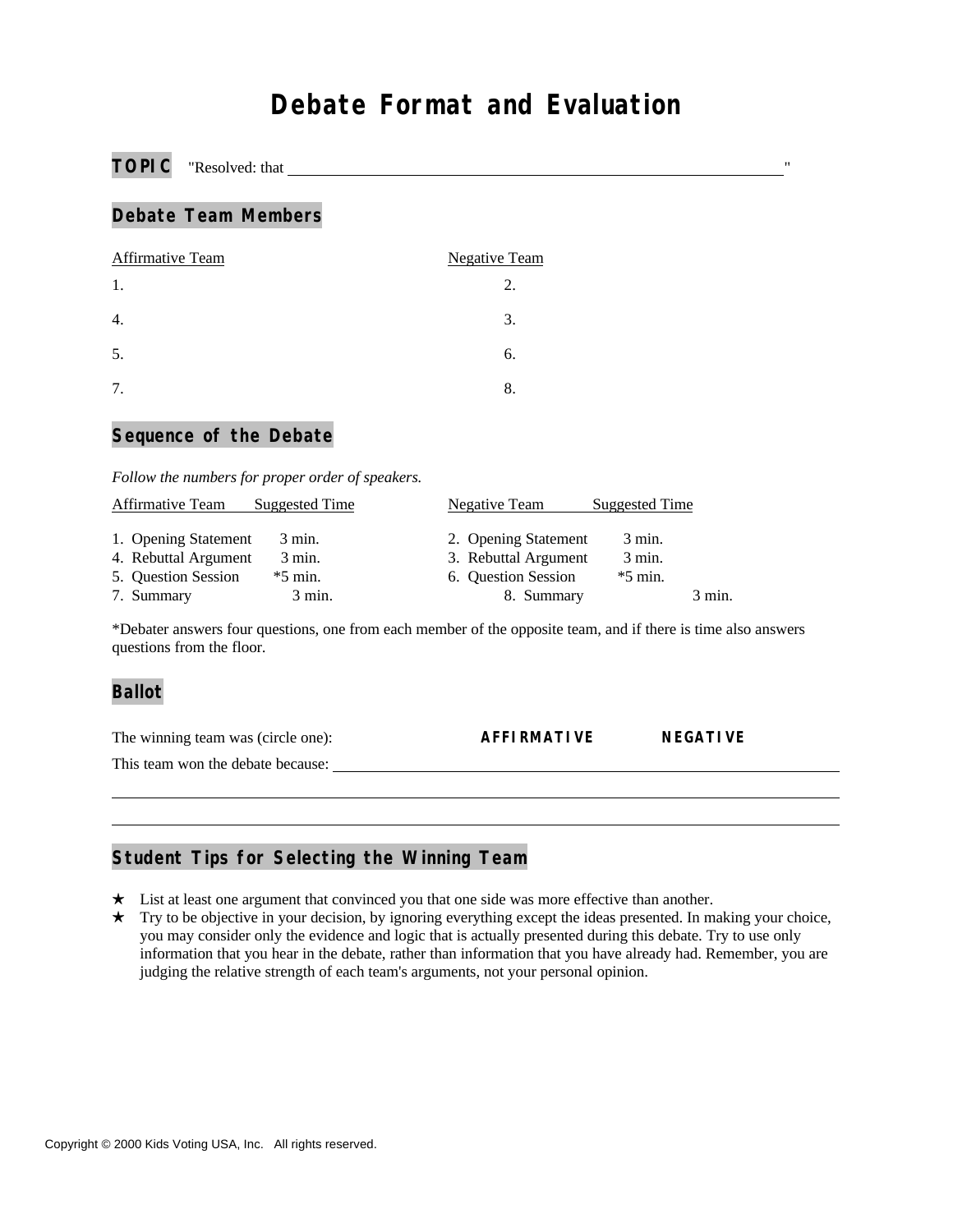# **Solutions**

### **Objective**

Students gather information to prepare to vote.

### **Getting Ready**

Copy activity sheet "We Elect Leaders to Help Solve Society's Problems" for each student.

### **Gather Information**

- $\triangleright$  Assign students to watch all four of the Presidential debates, recording each candidate's views on the "We Elect Leaders…" page.
- $\triangleright$  In discussion, ask students what they consider to be their society's, community's, state's or nation's greatest problems. Have students list them on the activity sheet.
- $\triangleright$  As they learn the views of the candidates during the presidential debates, have them list those views on the activity sheet. Have students list their own solutions to the problems.
- $\triangleright$  Ask students to put an asterisk by one problem they could work on now.



#### **Questions**

*How do you feel about Candidate A's solutions?\* How do you feel about Candidate B's solutions?\* Did any of your solutions match those of a candidate? Might this be a good reason to vote for a candidate? What should/could you do if you feel you have a good idea for a solution? Who would you vote for, considering the issues on the activity sheet?*

### **More!**

Make an election scrapbook. Collect articles, cartoons, etc., and place them in the scrapbook. You might consider donating it to the school library upon completion to serve as a historical document.

### **Vote Quote**

"I know of no safe depository of the ultimate powers of society but the people themselves; and if we think them not enlightened enough to exercise their control with a wholesome discretion, the remedy is not to take it from them, but to inform their discretion by education."

- Thomas Jefferson

\*The CPD will not apply its three selection criteria until late September, at which point the participants will be invited to the debate.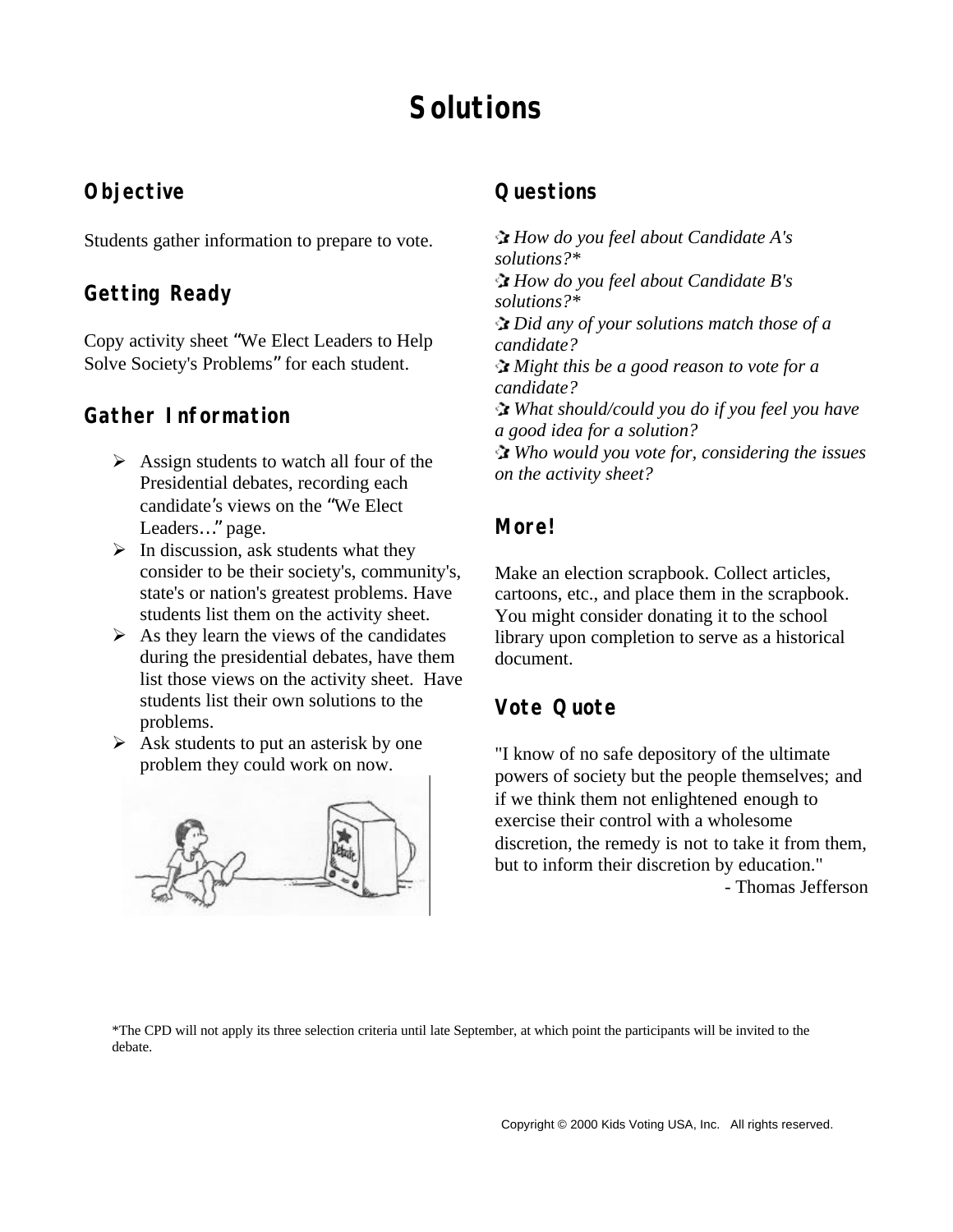# **We Elect Leaders to Help Solve Society's Problems**

| <b>Problems</b> | A's Solutions*   B's Solutions*   Our Solutions |  |
|-----------------|-------------------------------------------------|--|
| Economy         |                                                 |  |
| Pollution       |                                                 |  |
| Violence        |                                                 |  |
|                 |                                                 |  |
|                 |                                                 |  |
|                 |                                                 |  |
|                 |                                                 |  |

\*The CPD will apply its three selection criteria in late September, at which point the participants will be invited to debate.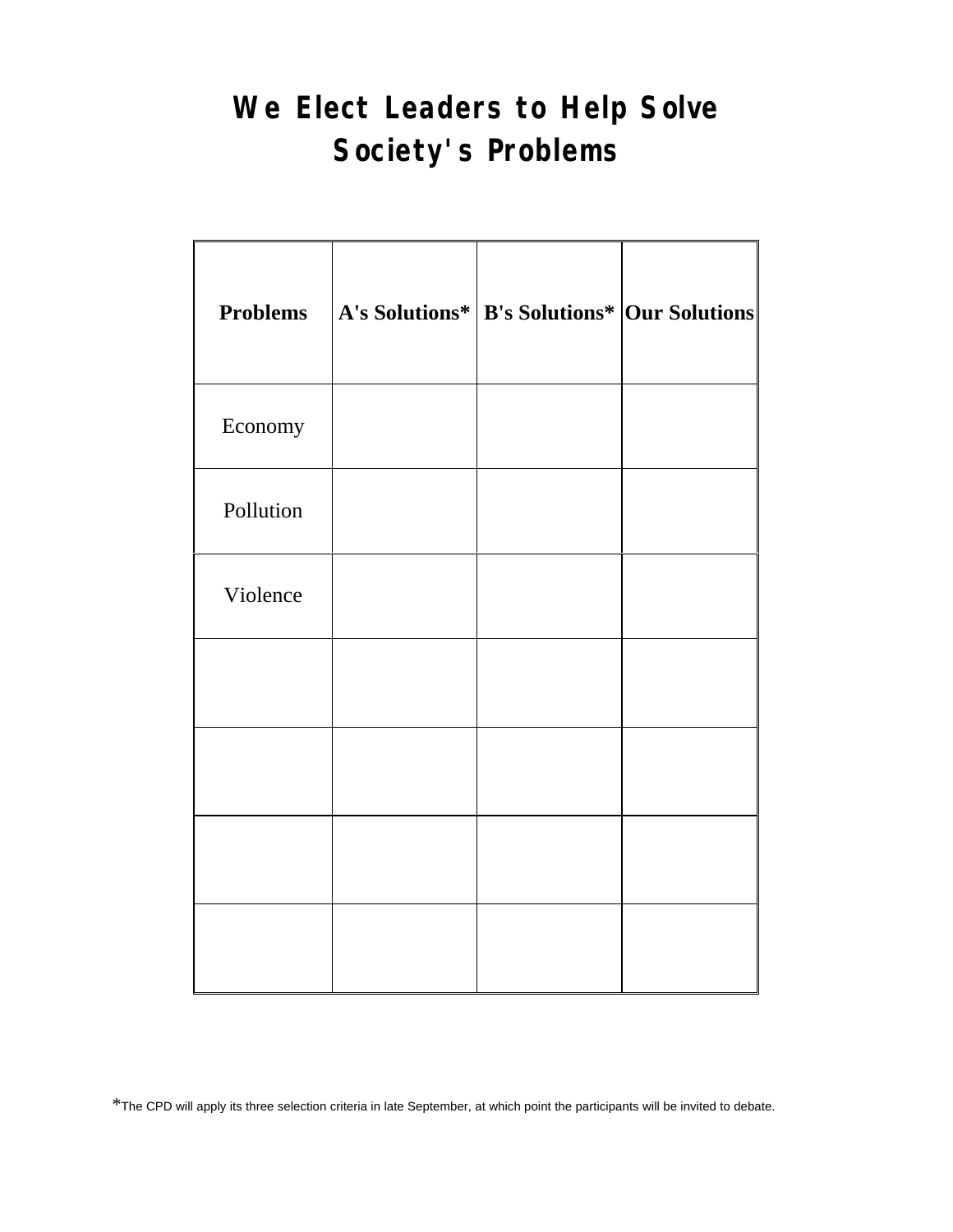# **Debate Scorecard: Techniques of Persuasion**

Politicians' most powerful arguments can be misleading. In fact, research shows we're often swayed by faulty logic. As you listen to the presidential candidates debate the issues, give them the "logic check-up." If you catch a candidate using one of these techniques, record the examples in the spaces provided.

| <b>Techniques</b>              | <b>Candidate A</b> | <b>Candidate B</b> | <b>Candidate C</b> |
|--------------------------------|--------------------|--------------------|--------------------|
| Appeal to Emotion              |                    |                    |                    |
| Bandwagon                      |                    |                    |                    |
| <b>Card Stacking</b>           |                    |                    |                    |
| <b>False Cause</b>             |                    |                    |                    |
| False Dilemma                  |                    |                    |                    |
| <b>Glittering Generalities</b> |                    |                    |                    |
| <b>Hasty Generalization</b>    |                    |                    |                    |
| Name Calling                   |                    |                    |                    |
| <b>Slippery Slope</b>          |                    |                    |                    |
| Testimonial                    |                    |                    |                    |

- ★ **Appeal to Emotion**: Summons fear, anger or pity to secure listener support. *"If we don't fight crime my way, your child won't feel safe walking the streets."*
- **★** Bandwagon: Encourages the listener to do something because it's the popular thing to do. *"More and more of us want new blood in Washington, and we're voting for Jones."*
- ★ **Card Stacking**: Presents the evidence in a partial or slanted way. *"The average income is rising" - technically correct, but only the top 10% incomes are up.*
- ★ False Cause: Insists that one event caused the other just because it came first. *"As soon as Jones was elected, savings banks began to fail."*
- $\star$  **False Dilemma**: Poses only two choices when there are a variety of possibilities. *"Choose Smith and you'll get inflation; choose Jones and the budget will be balanced."*
- ★ Glittering Generalities: Says little specifically, but conveys emotion. *"John Jones has made this nation a better place."*
- ★ **Hasty Generalization**: Bases a conclusion on insufficient evidence. *"Dropping out of school must be a problem because I saw an article about it."*
- $\star$  **Name Calling**: Uses negative labels to stigmatize opponents. *"My opponent is a card-carrying liberal."*
- $\star$  **Slippery Slope**: Claims that an event will lead to an uncontrollable chain reaction. *"First they outlaw machine guns, and then they'll take your hunting rifles."*
- $\star$  **Testimonial:** Convinces only through the endorsement of a respected personality. *"If he's okay with General Colin Powell, then he's okay with me."*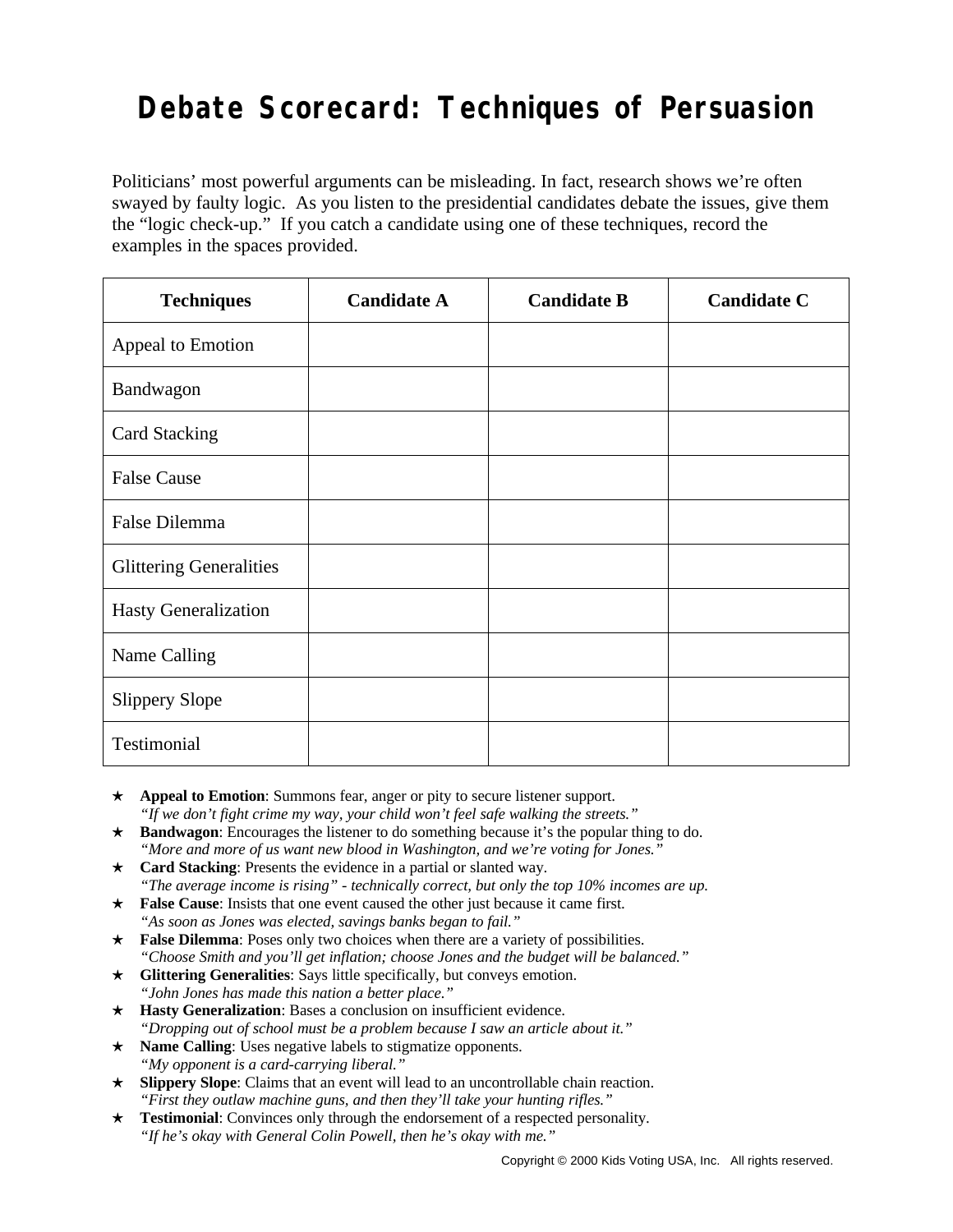# **Useful Internet Resources**

## **On Debating:**

| http://debate.uvm.edu          | Debate Central – "Everything about Debates and Debating"                                       |
|--------------------------------|------------------------------------------------------------------------------------------------|
| http://debate.uvm.edu/nfl.html | National Forensic League – Home page of the national U.S.<br>high school debating organization |
| http://debateamerica.org       | "How to Debate," "Create Your Own Debate," etc.                                                |

### **On Election 2000 Political Debates and Policy Resources:**

| http://www.debates.org      | The Commission on Presidential Debates website contains<br>information to form a DebateWatch 2000 group, links to sites<br>related to education, and a complete set of the transcripts from<br>every Presidential debate since 1960.                |
|-----------------------------|-----------------------------------------------------------------------------------------------------------------------------------------------------------------------------------------------------------------------------------------------------|
| http://www.lobbyforme.com   | Politics1.com's Directory of Political Debates and Issues –<br>contains hundreds of online resources for debates on many<br>popular issues, all from online magazines, newspapers and<br>journals.                                                  |
| http://www.publicagenda.com | Public Agenda's Issues Digests are a gold mine for teachers<br>planning a secondary school classroom debate; includes<br>"Issues Overview," "Fact File," a digest of recent news stories,<br>and "Framing the Debate: 3 Viewpoints" for each topic. |

### **On Historic Debates in the United States:**

http://debateinfo.com/ The "Hall of Fame" section of this site contains excerpted transcripts of the Lincoln/Douglas and Kennedy/Nixon debates.

computer lab.

http://lcweb2.loc.gov/ammem/amlaw/lwed.html

|                      | The Library of Congress' "American Memory" site includes<br>the debates in state legislatures over adopting the United States<br>Constitution in $1787 - a$ great tie-in to the Presidential debates<br>for U.S. history classes studying this era. |
|----------------------|-----------------------------------------------------------------------------------------------------------------------------------------------------------------------------------------------------------------------------------------------------|
| http://www.cspan.org | C-SPAN's pages on the Presidents contain information about<br>$20th$ century debates, and its online service will archive sections<br>of the Presidential debates in 2000 to replay in the classroom or                                             |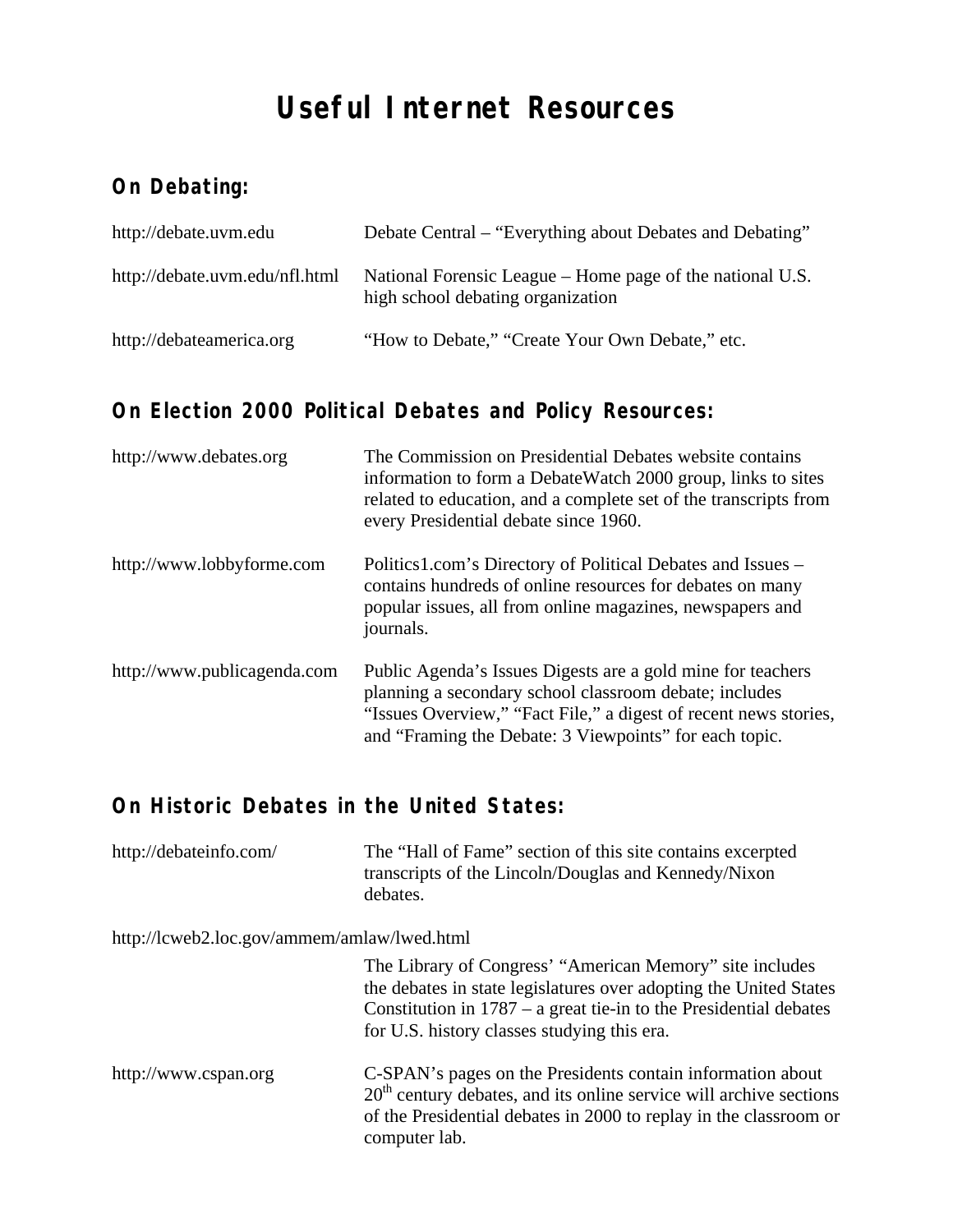# **A Viewer's Guide to Political Debates**

Voters typically identify candidate debates as the most influential source of information received during a campaign. Because of their importance, this guide describes commonly used debate formats, questioning techniques, and guidelines for viewing a debate. It is designed to be useful in viewing presidential, state, and local debates.

#### **The Structure of Debates**

Debates use a variety of formats. Since 1992, the general election presidential debates have also featured multiple formats including a town hall meeting with citizen questioners.

Most debates impose time limits on answers to ensure that all candidates have equal opportunity to respond. The debates may focus on a wide range of issues or may target a particular theme such as education or the economy. General election presidential debates usually divide the time between foreign and domestic topics.

Candidates may have an opening statement, or a moderator may introduce each candidate and begin questioning immediately. In most debates, candidates have closing statements.

Questions guide the content of debates. There are three types of questions: initial, follow-up, and cross-examination. Initial questions get the debate started by asking candidates to explain or defend a position or compare it to an opponent's Initial questions may be hypothetical, phrased in the form, "What would you do if...?" Follow-up questions are directed at a candidate after an answer is given. Their purpose is to probe the original response by asking for elaboration or clarification. Follow-up questions may be asked immediately after an initial response is given or after all candidates have answered the initial question. Cross-examination questions are asked by one candidate to another. A separate time can be set aside for cross-examination questions or they may be included as follow-ups.

Questions may be posed to candidates from a variety of sources. In primary and local debates, experts on the topic debated may serve as panelists. A single moderator, usually from the media, or a panel of media representatives or subject experts are the most common questioners. Many debates, especially at the local level, allow for questions from the audience at some point in the debate. The Richmond town hall meeting in 1992 was the first general election presidential debate to involve citizen questioners.